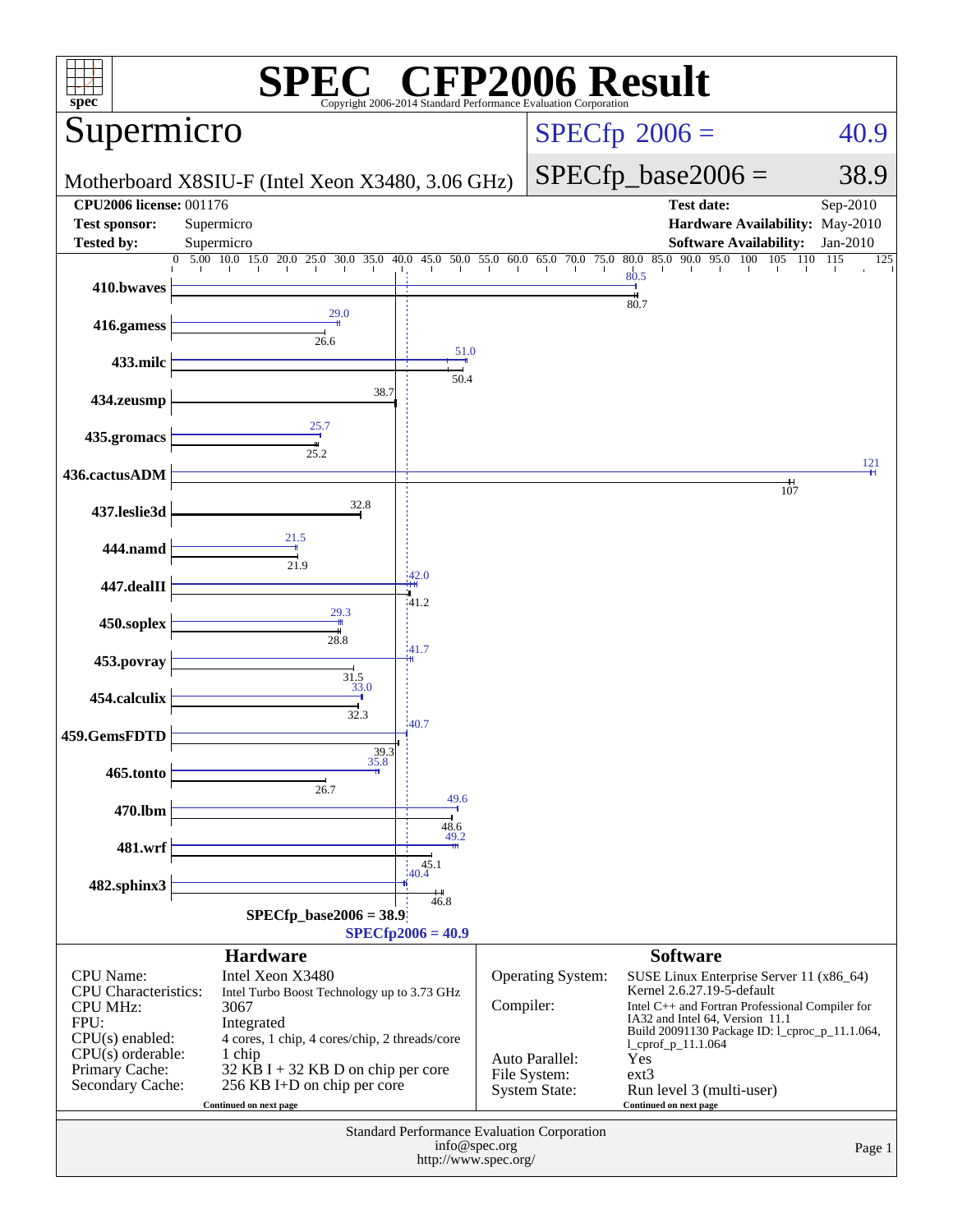

## Supermicro

### $SPECfp2006 = 40.9$  $SPECfp2006 = 40.9$

Motherboard X8SIU-F (Intel Xeon X3480, 3.06 GHz)

 $SPECfp\_base2006 = 38.9$ 

| <b>CPU2006 license: 001176</b> |                                                 |                                 | <b>Test date:</b><br>$Sep-2010$             |  |  |
|--------------------------------|-------------------------------------------------|---------------------------------|---------------------------------------------|--|--|
| <b>Test sponsor:</b>           | Supermicro                                      | Hardware Availability: May-2010 |                                             |  |  |
| <b>Tested by:</b>              | Supermicro                                      |                                 | <b>Software Availability:</b><br>$Jan-2010$ |  |  |
| L3 Cache:                      | 8 MB I+D on chip per chip                       | <b>Base Pointers:</b>           | $64$ -bit                                   |  |  |
| Other Cache:                   | None                                            | Peak Pointers:                  | $32/64$ -bit                                |  |  |
| Memory:                        | 16 GB (4 x 4 GB 2Rx8 DDR3-1333 RDIMM, ECC, CL9) | Other Software:                 | None                                        |  |  |
| Disk Subsystem:                | 1 x 500 GB SATA II, 7200 RPM                    |                                 |                                             |  |  |
| Other Hardware:                | None                                            |                                 |                                             |  |  |

**[Results Table](http://www.spec.org/auto/cpu2006/Docs/result-fields.html#ResultsTable)**

| Roguio Tadic                                                                                             |                |              |                |       |                |       |                |              |                |              |                |              |
|----------------------------------------------------------------------------------------------------------|----------------|--------------|----------------|-------|----------------|-------|----------------|--------------|----------------|--------------|----------------|--------------|
|                                                                                                          |                |              | <b>Base</b>    |       |                |       | <b>Peak</b>    |              |                |              |                |              |
| <b>Benchmark</b>                                                                                         | <b>Seconds</b> | <b>Ratio</b> | <b>Seconds</b> | Ratio | <b>Seconds</b> | Ratio | <b>Seconds</b> | <b>Ratio</b> | <b>Seconds</b> | <b>Ratio</b> | <b>Seconds</b> | <b>Ratio</b> |
| 410.bwayes                                                                                               | 169            | 80.3         | 168            | 80.7  | 168            | 80.8  | 169            | 80.4         | 169            | 80.5         | 169            | 80.5         |
| 416.gamess                                                                                               | 736            | 26.6         | 738            | 26.5  | 736            | 26.6  | 681            | 28.8         | 674            | 29.1         | 674            | 29.0         |
| $433$ .milc                                                                                              | 192            | 47.9         | 182            | 50.5  | 182            | 50.4  | 180            | 51.1         | 180            | 51.0         | 192            | 47.8         |
| 434.zeusmp                                                                                               | 234            | 39.0         | 235            | 38.7  | 235            | 38.7  | 234            | 39.0         | 235            | 38.7         | 235            | 38.7         |
| 435 gromacs                                                                                              | 287            | 24.9         | 284            | 25.2  | 282            | 25.3  | 277            | 25.7         | 276            | 25.9         | 278            | 25.7         |
| 436.cactusADM                                                                                            | 112            | 107          | 111            | 108   | 112            | 107   | 98.5           | <u>121</u>   | 98.7           | 121          | 97.9           | 122          |
| 437.leslie3d                                                                                             | 287            | 32.8         | 286            | 32.8  | 288            | 32.6  | 287            | 32.8         | 286            | 32.8         | 288            | 32.6         |
| 444.namd                                                                                                 | 367            | 21.9         | 367            | 21.8  | 367            | 21.9  | <u>373</u>     | 21.5         | 370            | 21.7         | 373            | 21.5         |
| 447.dealII                                                                                               | 278            | 41.2         | 279            | 41.1  | 277            | 41.4  | 272            | 42.0         | 269            | 42.5         | 277            | 41.3         |
| $450$ .soplex                                                                                            | 286            | 29.2         | 289            | 28.8  | 289            | 28.8  | 284            | 29.3         | 283            | 29.5         | 287            | 29.0         |
| 453.povray                                                                                               | 169            | 31.5         | 169            | 31.5  | 169            | 31.5  | <u>127</u>     | 41.7         | 127            | 41.8         | 129            | 41.3         |
| 454.calculix                                                                                             | 254            | 32.4         | 256            | 32.2  | 255            | 32.3  | 252            | 32.8         | 250            | 33.1         | 250            | 33.0         |
| 459.GemsFDTD                                                                                             | 271            | 39.2         | 270            | 39.3  | 270            | 39.3  | 261            | 40.7         | 260            | 40.7         | 261            | 40.6         |
| 465.tonto                                                                                                | 368            | 26.7         | 369            | 26.7  | 368            | 26.7  | 275            | 35.8         | 274            | 35.9         | 278            | 35.4         |
| 470.1bm                                                                                                  | 282            | 48.7         | 283            | 48.5  | 283            | 48.6  | 277            | 49.6         | 277            | 49.5         | 277            | 49.6         |
| 481.wrf                                                                                                  | 248            | 45.1         | 248            | 45.1  | 248            | 45.1  | 227            | 49.2         | 225            | 49.6         | 229            | 48.8         |
| $482$ .sphinx $3$                                                                                        | 414            | 47.1         | 417            | 46.8  | 426            | 45.8  | 483            | 40.4         | 485            | 40.2         | 480            | 40.6         |
| Results appear in the order in which they were run. Bold underlined text indicates a median measurement. |                |              |                |       |                |       |                |              |                |              |                |              |

#### **[Operating System Notes](http://www.spec.org/auto/cpu2006/Docs/result-fields.html#OperatingSystemNotes)**

 'ulimit -s unlimited' was used to set the stack size to unlimited prior to run OMP\_NUM\_THREADS set to number of cores KMP\_AFFINITY set to granularity=fine,scatter KMP\_STACKSIZE set to 200M

#### **[Platform Notes](http://www.spec.org/auto/cpu2006/Docs/result-fields.html#PlatformNotes)**

 Fan speed set to Full Speed in BIOS Setup. As tested, the system used a Supermicro CSE-815TQ-330UB chassis. The chassis is bundled with a PWS-333-1H20 power supply, a SNK-P0046P heatsink, and 4 FAN-0086L4 cooling fans.

> Standard Performance Evaluation Corporation [info@spec.org](mailto:info@spec.org) <http://www.spec.org/>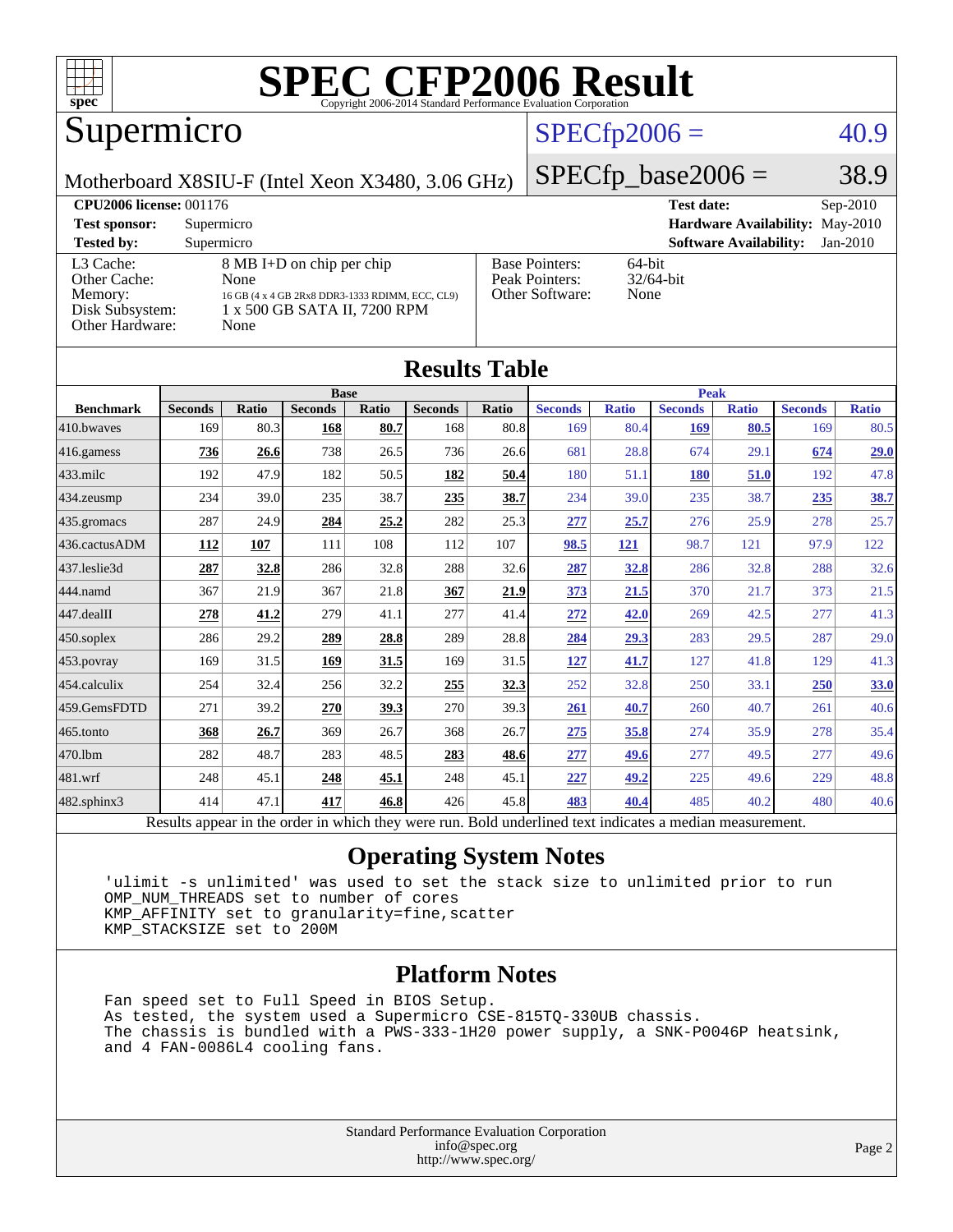

#### Supermicro

 $SPECTp2006 = 40.9$ 

Motherboard X8SIU-F (Intel Xeon X3480, 3.06 GHz)

 $SPECTp\_base2006 = 38.9$ 

Page 3

**[CPU2006 license:](http://www.spec.org/auto/cpu2006/Docs/result-fields.html#CPU2006license)** 001176 **[Test date:](http://www.spec.org/auto/cpu2006/Docs/result-fields.html#Testdate)** Sep-2010

**[Tested by:](http://www.spec.org/auto/cpu2006/Docs/result-fields.html#Testedby)** Supermicro **[Software Availability:](http://www.spec.org/auto/cpu2006/Docs/result-fields.html#SoftwareAvailability)** Jan-2010

**[Test sponsor:](http://www.spec.org/auto/cpu2006/Docs/result-fields.html#Testsponsor)** Supermicro **[Hardware Availability:](http://www.spec.org/auto/cpu2006/Docs/result-fields.html#HardwareAvailability)** May-2010

#### **[General Notes](http://www.spec.org/auto/cpu2006/Docs/result-fields.html#GeneralNotes)**

Binaries were compiled on SLES 10 with Binutils 2.18.50.0.7.20080502

## **[Base Compiler Invocation](http://www.spec.org/auto/cpu2006/Docs/result-fields.html#BaseCompilerInvocation)**

[C benchmarks](http://www.spec.org/auto/cpu2006/Docs/result-fields.html#Cbenchmarks):  $\text{icc}$   $-\text{m64}$ 

[C++ benchmarks:](http://www.spec.org/auto/cpu2006/Docs/result-fields.html#CXXbenchmarks) [icpc -m64](http://www.spec.org/cpu2006/results/res2010q3/cpu2006-20100913-13250.flags.html#user_CXXbase_intel_icpc_64bit_bedb90c1146cab66620883ef4f41a67e)

[Fortran benchmarks](http://www.spec.org/auto/cpu2006/Docs/result-fields.html#Fortranbenchmarks): [ifort -m64](http://www.spec.org/cpu2006/results/res2010q3/cpu2006-20100913-13250.flags.html#user_FCbase_intel_ifort_64bit_ee9d0fb25645d0210d97eb0527dcc06e)

[Benchmarks using both Fortran and C](http://www.spec.org/auto/cpu2006/Docs/result-fields.html#BenchmarksusingbothFortranandC): [icc -m64](http://www.spec.org/cpu2006/results/res2010q3/cpu2006-20100913-13250.flags.html#user_CC_FCbase_intel_icc_64bit_0b7121f5ab7cfabee23d88897260401c) [ifort -m64](http://www.spec.org/cpu2006/results/res2010q3/cpu2006-20100913-13250.flags.html#user_CC_FCbase_intel_ifort_64bit_ee9d0fb25645d0210d97eb0527dcc06e)

### **[Base Portability Flags](http://www.spec.org/auto/cpu2006/Docs/result-fields.html#BasePortabilityFlags)**

| 410.bwaves: -DSPEC CPU LP64                |                                                                |
|--------------------------------------------|----------------------------------------------------------------|
| 416.gamess: -DSPEC_CPU_LP64                |                                                                |
| 433.milc: -DSPEC CPU LP64                  |                                                                |
| 434.zeusmp: -DSPEC_CPU_LP64                |                                                                |
| 435.gromacs: -DSPEC_CPU_LP64 -nofor_main   |                                                                |
| 436.cactusADM: -DSPEC CPU LP64 -nofor main |                                                                |
| 437.leslie3d: -DSPEC CPU LP64              |                                                                |
| 444.namd: -DSPEC CPU LP64                  |                                                                |
| 447.dealII: -DSPEC CPU LP64                |                                                                |
| 450.soplex: -DSPEC_CPU_LP64                |                                                                |
| 453.povray: -DSPEC_CPU_LP64                |                                                                |
| 454.calculix: -DSPEC CPU LP64 -nofor main  |                                                                |
| 459. GemsFDTD: - DSPEC CPU LP64            |                                                                |
| 465.tonto: - DSPEC CPU LP64                |                                                                |
| 470.1bm: - DSPEC CPU LP64                  |                                                                |
|                                            | 481.wrf: -DSPEC CPU_LP64 -DSPEC_CPU_CASE_FLAG -DSPEC_CPU_LINUX |
| 482.sphinx3: -DSPEC CPU LP64               |                                                                |

### **[Base Optimization Flags](http://www.spec.org/auto/cpu2006/Docs/result-fields.html#BaseOptimizationFlags)**

[info@spec.org](mailto:info@spec.org) <http://www.spec.org/>

Standard Performance Evaluation Corporation [C benchmarks](http://www.spec.org/auto/cpu2006/Docs/result-fields.html#Cbenchmarks): [-xSSE4.2](http://www.spec.org/cpu2006/results/res2010q3/cpu2006-20100913-13250.flags.html#user_CCbase_f-xSSE42_f91528193cf0b216347adb8b939d4107) [-ipo](http://www.spec.org/cpu2006/results/res2010q3/cpu2006-20100913-13250.flags.html#user_CCbase_f-ipo) [-O3](http://www.spec.org/cpu2006/results/res2010q3/cpu2006-20100913-13250.flags.html#user_CCbase_f-O3) [-no-prec-div](http://www.spec.org/cpu2006/results/res2010q3/cpu2006-20100913-13250.flags.html#user_CCbase_f-no-prec-div) [-static](http://www.spec.org/cpu2006/results/res2010q3/cpu2006-20100913-13250.flags.html#user_CCbase_f-static) [-parallel](http://www.spec.org/cpu2006/results/res2010q3/cpu2006-20100913-13250.flags.html#user_CCbase_f-parallel) [-opt-prefetch](http://www.spec.org/cpu2006/results/res2010q3/cpu2006-20100913-13250.flags.html#user_CCbase_f-opt-prefetch) [C++ benchmarks:](http://www.spec.org/auto/cpu2006/Docs/result-fields.html#CXXbenchmarks) [-xSSE4.2](http://www.spec.org/cpu2006/results/res2010q3/cpu2006-20100913-13250.flags.html#user_CXXbase_f-xSSE42_f91528193cf0b216347adb8b939d4107) [-ipo](http://www.spec.org/cpu2006/results/res2010q3/cpu2006-20100913-13250.flags.html#user_CXXbase_f-ipo) [-O3](http://www.spec.org/cpu2006/results/res2010q3/cpu2006-20100913-13250.flags.html#user_CXXbase_f-O3) [-no-prec-div](http://www.spec.org/cpu2006/results/res2010q3/cpu2006-20100913-13250.flags.html#user_CXXbase_f-no-prec-div) [-static](http://www.spec.org/cpu2006/results/res2010q3/cpu2006-20100913-13250.flags.html#user_CXXbase_f-static) [-parallel](http://www.spec.org/cpu2006/results/res2010q3/cpu2006-20100913-13250.flags.html#user_CXXbase_f-parallel) [-opt-prefetch](http://www.spec.org/cpu2006/results/res2010q3/cpu2006-20100913-13250.flags.html#user_CXXbase_f-opt-prefetch) [Fortran benchmarks](http://www.spec.org/auto/cpu2006/Docs/result-fields.html#Fortranbenchmarks): [-xSSE4.2](http://www.spec.org/cpu2006/results/res2010q3/cpu2006-20100913-13250.flags.html#user_FCbase_f-xSSE42_f91528193cf0b216347adb8b939d4107) [-ipo](http://www.spec.org/cpu2006/results/res2010q3/cpu2006-20100913-13250.flags.html#user_FCbase_f-ipo) [-O3](http://www.spec.org/cpu2006/results/res2010q3/cpu2006-20100913-13250.flags.html#user_FCbase_f-O3) [-no-prec-div](http://www.spec.org/cpu2006/results/res2010q3/cpu2006-20100913-13250.flags.html#user_FCbase_f-no-prec-div) [-static](http://www.spec.org/cpu2006/results/res2010q3/cpu2006-20100913-13250.flags.html#user_FCbase_f-static) [-parallel](http://www.spec.org/cpu2006/results/res2010q3/cpu2006-20100913-13250.flags.html#user_FCbase_f-parallel) [-opt-prefetch](http://www.spec.org/cpu2006/results/res2010q3/cpu2006-20100913-13250.flags.html#user_FCbase_f-opt-prefetch) Continued on next page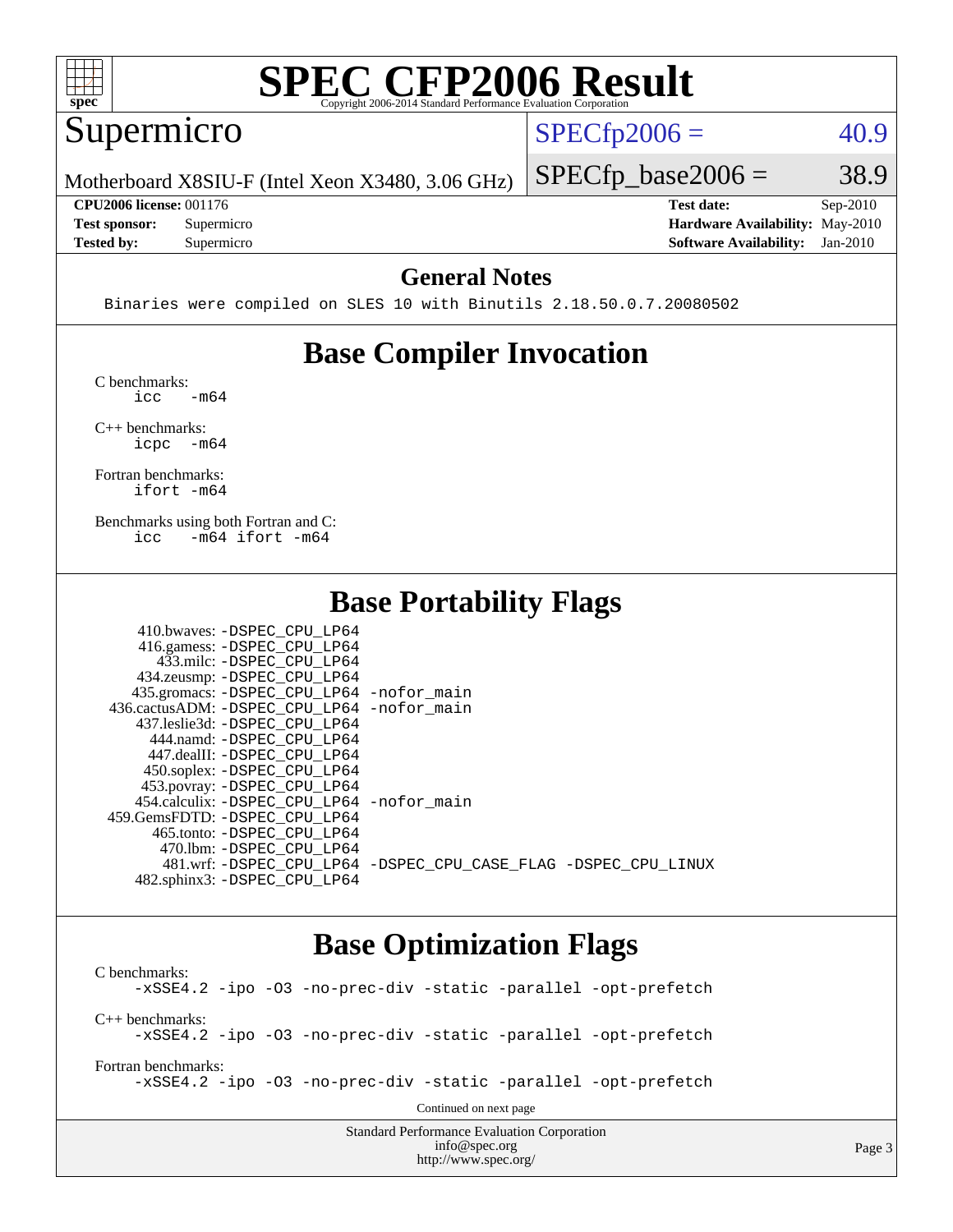

Supermicro

 $SPECTp2006 = 40.9$ 

Motherboard X8SIU-F (Intel Xeon X3480, 3.06 GHz)

 $SPECfp\_base2006 = 38.9$ 

**[CPU2006 license:](http://www.spec.org/auto/cpu2006/Docs/result-fields.html#CPU2006license)** 001176 **[Test date:](http://www.spec.org/auto/cpu2006/Docs/result-fields.html#Testdate)** Sep-2010 **[Test sponsor:](http://www.spec.org/auto/cpu2006/Docs/result-fields.html#Testsponsor)** Supermicro **[Hardware Availability:](http://www.spec.org/auto/cpu2006/Docs/result-fields.html#HardwareAvailability)** May-2010 **[Tested by:](http://www.spec.org/auto/cpu2006/Docs/result-fields.html#Testedby)** Supermicro **[Software Availability:](http://www.spec.org/auto/cpu2006/Docs/result-fields.html#SoftwareAvailability)** Jan-2010

# **[Base Optimization Flags \(Continued\)](http://www.spec.org/auto/cpu2006/Docs/result-fields.html#BaseOptimizationFlags)**

[Benchmarks using both Fortran and C](http://www.spec.org/auto/cpu2006/Docs/result-fields.html#BenchmarksusingbothFortranandC):

[-xSSE4.2](http://www.spec.org/cpu2006/results/res2010q3/cpu2006-20100913-13250.flags.html#user_CC_FCbase_f-xSSE42_f91528193cf0b216347adb8b939d4107) [-ipo](http://www.spec.org/cpu2006/results/res2010q3/cpu2006-20100913-13250.flags.html#user_CC_FCbase_f-ipo) [-O3](http://www.spec.org/cpu2006/results/res2010q3/cpu2006-20100913-13250.flags.html#user_CC_FCbase_f-O3) [-no-prec-div](http://www.spec.org/cpu2006/results/res2010q3/cpu2006-20100913-13250.flags.html#user_CC_FCbase_f-no-prec-div) [-static](http://www.spec.org/cpu2006/results/res2010q3/cpu2006-20100913-13250.flags.html#user_CC_FCbase_f-static) [-parallel](http://www.spec.org/cpu2006/results/res2010q3/cpu2006-20100913-13250.flags.html#user_CC_FCbase_f-parallel) [-opt-prefetch](http://www.spec.org/cpu2006/results/res2010q3/cpu2006-20100913-13250.flags.html#user_CC_FCbase_f-opt-prefetch)

## **[Peak Compiler Invocation](http://www.spec.org/auto/cpu2006/Docs/result-fields.html#PeakCompilerInvocation)**

 $C$  benchmarks:<br>icc  $-m64$ 

[C++ benchmarks:](http://www.spec.org/auto/cpu2006/Docs/result-fields.html#CXXbenchmarks) [icpc -m64](http://www.spec.org/cpu2006/results/res2010q3/cpu2006-20100913-13250.flags.html#user_CXXpeak_intel_icpc_64bit_bedb90c1146cab66620883ef4f41a67e)

[Fortran benchmarks](http://www.spec.org/auto/cpu2006/Docs/result-fields.html#Fortranbenchmarks): [ifort -m64](http://www.spec.org/cpu2006/results/res2010q3/cpu2006-20100913-13250.flags.html#user_FCpeak_intel_ifort_64bit_ee9d0fb25645d0210d97eb0527dcc06e)

[Benchmarks using both Fortran and C](http://www.spec.org/auto/cpu2006/Docs/result-fields.html#BenchmarksusingbothFortranandC): [icc -m64](http://www.spec.org/cpu2006/results/res2010q3/cpu2006-20100913-13250.flags.html#user_CC_FCpeak_intel_icc_64bit_0b7121f5ab7cfabee23d88897260401c) [ifort -m64](http://www.spec.org/cpu2006/results/res2010q3/cpu2006-20100913-13250.flags.html#user_CC_FCpeak_intel_ifort_64bit_ee9d0fb25645d0210d97eb0527dcc06e)

### **[Peak Portability Flags](http://www.spec.org/auto/cpu2006/Docs/result-fields.html#PeakPortabilityFlags)**

Same as Base Portability Flags

## **[Peak Optimization Flags](http://www.spec.org/auto/cpu2006/Docs/result-fields.html#PeakOptimizationFlags)**

[C benchmarks](http://www.spec.org/auto/cpu2006/Docs/result-fields.html#Cbenchmarks):

```
Standard Performance Evaluation Corporation
                                           info@spec.org
                                         http://www.spec.org/
        433.milc: -xSSE4.2(pass 2) -prof-gen(pass 1) -ipo(pass 2) -O3(pass 2)
                -no-prec-div(pass 2) -static(pass 2) -prof-use(pass 2)
                -ansi-alias
         470.lbm: -xSSE4.2(pass 2) -prof-gen(pass 1) -ipo(pass 2) -O3(pass 2)
                -no-prec-div(pass 2) -static(pass 2) -prof-use(pass 2)
                -parallel -ansi-alias -auto-ilp32
      482.sphinx3: -xSSE4.2 -ipo -O3 -no-prec-div -static -auto-ilp32
                -unroll2
C++ benchmarks: 
        444.namd: -xSSE4.2(pass 2) -prof-gen(pass 1) -ipo(pass 2) -O3(pass 2)
                -no-prec-div(pass 2) -static(pass 2) -prof-use(pass 2)
                -fno-alias -auto-ilp32
      447.dealII: -xSSE4. 2(pass 2)-prof-gen-ipo(pass 2) -03(pass 2)
                -no-prec-div(pass 2) -static(pass 2) -prof-use(pass 2)
                -unroll2 -ansi-alias -scalar-rep- -auto-ilp32
                                         Continued on next page
```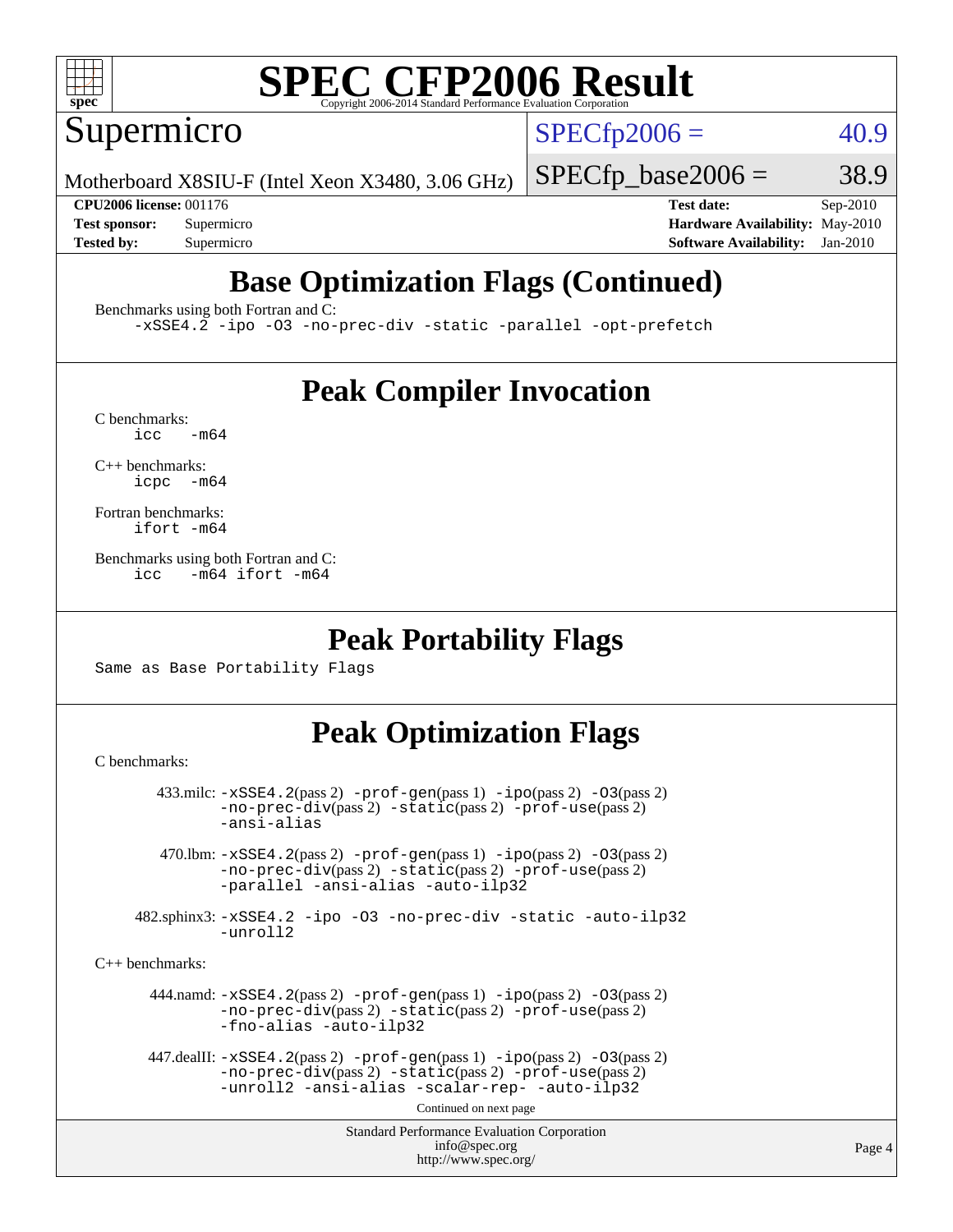

Supermicro

 $SPECTp2006 = 40.9$ 

Motherboard X8SIU-F (Intel Xeon X3480, 3.06 GHz)

 $SPECTp\_base2006 = 38.9$ 

**[CPU2006 license:](http://www.spec.org/auto/cpu2006/Docs/result-fields.html#CPU2006license)** 001176 **[Test date:](http://www.spec.org/auto/cpu2006/Docs/result-fields.html#Testdate)** Sep-2010 **[Test sponsor:](http://www.spec.org/auto/cpu2006/Docs/result-fields.html#Testsponsor)** Supermicro **[Hardware Availability:](http://www.spec.org/auto/cpu2006/Docs/result-fields.html#HardwareAvailability)** May-2010 **[Tested by:](http://www.spec.org/auto/cpu2006/Docs/result-fields.html#Testedby)** Supermicro **[Software Availability:](http://www.spec.org/auto/cpu2006/Docs/result-fields.html#SoftwareAvailability)** Jan-2010

# **[Peak Optimization Flags \(Continued\)](http://www.spec.org/auto/cpu2006/Docs/result-fields.html#PeakOptimizationFlags)**

 450.soplex: [-xSSE4.2](http://www.spec.org/cpu2006/results/res2010q3/cpu2006-20100913-13250.flags.html#user_peakPASS2_CXXFLAGSPASS2_LDFLAGS450_soplex_f-xSSE42_f91528193cf0b216347adb8b939d4107)(pass 2) [-prof-gen](http://www.spec.org/cpu2006/results/res2010q3/cpu2006-20100913-13250.flags.html#user_peakPASS1_CXXFLAGSPASS1_LDFLAGS450_soplex_prof_gen_e43856698f6ca7b7e442dfd80e94a8fc)(pass 1) [-ipo](http://www.spec.org/cpu2006/results/res2010q3/cpu2006-20100913-13250.flags.html#user_peakPASS2_CXXFLAGSPASS2_LDFLAGS450_soplex_f-ipo)(pass 2) [-O3](http://www.spec.org/cpu2006/results/res2010q3/cpu2006-20100913-13250.flags.html#user_peakPASS2_CXXFLAGSPASS2_LDFLAGS450_soplex_f-O3)(pass 2) [-no-prec-div](http://www.spec.org/cpu2006/results/res2010q3/cpu2006-20100913-13250.flags.html#user_peakPASS2_CXXFLAGSPASS2_LDFLAGS450_soplex_f-no-prec-div)(pass 2) [-static](http://www.spec.org/cpu2006/results/res2010q3/cpu2006-20100913-13250.flags.html#user_peakPASS2_CXXFLAGSPASS2_LDFLAGS450_soplex_f-static)(pass 2) [-prof-use](http://www.spec.org/cpu2006/results/res2010q3/cpu2006-20100913-13250.flags.html#user_peakPASS2_CXXFLAGSPASS2_LDFLAGS450_soplex_prof_use_bccf7792157ff70d64e32fe3e1250b55)(pass 2) [-opt-malloc-options=3](http://www.spec.org/cpu2006/results/res2010q3/cpu2006-20100913-13250.flags.html#user_peakOPTIMIZE450_soplex_f-opt-malloc-options_13ab9b803cf986b4ee62f0a5998c2238) [-auto-ilp32](http://www.spec.org/cpu2006/results/res2010q3/cpu2006-20100913-13250.flags.html#user_peakCXXOPTIMIZE450_soplex_f-auto-ilp32) 453.povray:  $-xSSE4$ . 2(pass 2)  $-prof-gen(pass 1) -ipo(pass 2) -O3(pass 2)$  $-prof-gen(pass 1) -ipo(pass 2) -O3(pass 2)$  $-prof-gen(pass 1) -ipo(pass 2) -O3(pass 2)$  $-prof-gen(pass 1) -ipo(pass 2) -O3(pass 2)$  $-prof-gen(pass 1) -ipo(pass 2) -O3(pass 2)$  $-prof-gen(pass 1) -ipo(pass 2) -O3(pass 2)$ [-no-prec-div](http://www.spec.org/cpu2006/results/res2010q3/cpu2006-20100913-13250.flags.html#user_peakPASS2_CXXFLAGSPASS2_LDFLAGS453_povray_f-no-prec-div)(pass 2) [-static](http://www.spec.org/cpu2006/results/res2010q3/cpu2006-20100913-13250.flags.html#user_peakPASS2_CXXFLAGSPASS2_LDFLAGS453_povray_f-static)(pass 2) [-prof-use](http://www.spec.org/cpu2006/results/res2010q3/cpu2006-20100913-13250.flags.html#user_peakPASS2_CXXFLAGSPASS2_LDFLAGS453_povray_prof_use_bccf7792157ff70d64e32fe3e1250b55)(pass 2) [-unroll4](http://www.spec.org/cpu2006/results/res2010q3/cpu2006-20100913-13250.flags.html#user_peakCXXOPTIMIZE453_povray_f-unroll_4e5e4ed65b7fd20bdcd365bec371b81f) [-ansi-alias](http://www.spec.org/cpu2006/results/res2010q3/cpu2006-20100913-13250.flags.html#user_peakCXXOPTIMIZE453_povray_f-ansi-alias) [Fortran benchmarks](http://www.spec.org/auto/cpu2006/Docs/result-fields.html#Fortranbenchmarks): 410.bwaves: [-xSSE4.2](http://www.spec.org/cpu2006/results/res2010q3/cpu2006-20100913-13250.flags.html#user_peakOPTIMIZE410_bwaves_f-xSSE42_f91528193cf0b216347adb8b939d4107) [-ipo](http://www.spec.org/cpu2006/results/res2010q3/cpu2006-20100913-13250.flags.html#user_peakOPTIMIZE410_bwaves_f-ipo) [-O3](http://www.spec.org/cpu2006/results/res2010q3/cpu2006-20100913-13250.flags.html#user_peakOPTIMIZE410_bwaves_f-O3) [-no-prec-div](http://www.spec.org/cpu2006/results/res2010q3/cpu2006-20100913-13250.flags.html#user_peakOPTIMIZE410_bwaves_f-no-prec-div) [-static](http://www.spec.org/cpu2006/results/res2010q3/cpu2006-20100913-13250.flags.html#user_peakOPTIMIZE410_bwaves_f-static) [-opt-prefetch](http://www.spec.org/cpu2006/results/res2010q3/cpu2006-20100913-13250.flags.html#user_peakOPTIMIZE410_bwaves_f-opt-prefetch) [-parallel](http://www.spec.org/cpu2006/results/res2010q3/cpu2006-20100913-13250.flags.html#user_peakOPTIMIZE410_bwaves_f-parallel) 416.gamess:  $-xSSE4$ . 2(pass 2)  $-prof-gen(pass 1) -ipo(pass 2) -O3(pass 2)$  $-prof-gen(pass 1) -ipo(pass 2) -O3(pass 2)$  $-prof-gen(pass 1) -ipo(pass 2) -O3(pass 2)$  $-prof-gen(pass 1) -ipo(pass 2) -O3(pass 2)$  $-prof-gen(pass 1) -ipo(pass 2) -O3(pass 2)$  $-prof-gen(pass 1) -ipo(pass 2) -O3(pass 2)$ [-no-prec-div](http://www.spec.org/cpu2006/results/res2010q3/cpu2006-20100913-13250.flags.html#user_peakPASS2_FFLAGSPASS2_LDFLAGS416_gamess_f-no-prec-div)(pass 2) [-static](http://www.spec.org/cpu2006/results/res2010q3/cpu2006-20100913-13250.flags.html#user_peakPASS2_FFLAGSPASS2_LDFLAGS416_gamess_f-static)(pass 2) [-prof-use](http://www.spec.org/cpu2006/results/res2010q3/cpu2006-20100913-13250.flags.html#user_peakPASS2_FFLAGSPASS2_LDFLAGS416_gamess_prof_use_bccf7792157ff70d64e32fe3e1250b55)(pass 2) [-unroll2](http://www.spec.org/cpu2006/results/res2010q3/cpu2006-20100913-13250.flags.html#user_peakOPTIMIZE416_gamess_f-unroll_784dae83bebfb236979b41d2422d7ec2) [-Ob0](http://www.spec.org/cpu2006/results/res2010q3/cpu2006-20100913-13250.flags.html#user_peakOPTIMIZE416_gamess_f-Ob_n_fbe6f6428adb7d4b74b1e99bb2444c2d) [-ansi-alias](http://www.spec.org/cpu2006/results/res2010q3/cpu2006-20100913-13250.flags.html#user_peakOPTIMIZE416_gamess_f-ansi-alias) [-scalar-rep-](http://www.spec.org/cpu2006/results/res2010q3/cpu2006-20100913-13250.flags.html#user_peakOPTIMIZE416_gamess_f-disablescalarrep_abbcad04450fb118e4809c81d83c8a1d) 434.zeusmp: basepeak = yes 437.leslie3d: basepeak = yes 459.GemsFDTD: [-xSSE4.2](http://www.spec.org/cpu2006/results/res2010q3/cpu2006-20100913-13250.flags.html#user_peakPASS2_FFLAGSPASS2_LDFLAGS459_GemsFDTD_f-xSSE42_f91528193cf0b216347adb8b939d4107)(pass 2) [-prof-gen](http://www.spec.org/cpu2006/results/res2010q3/cpu2006-20100913-13250.flags.html#user_peakPASS1_FFLAGSPASS1_LDFLAGS459_GemsFDTD_prof_gen_e43856698f6ca7b7e442dfd80e94a8fc)(pass 1) [-ipo](http://www.spec.org/cpu2006/results/res2010q3/cpu2006-20100913-13250.flags.html#user_peakPASS2_FFLAGSPASS2_LDFLAGS459_GemsFDTD_f-ipo)(pass 2) [-O3](http://www.spec.org/cpu2006/results/res2010q3/cpu2006-20100913-13250.flags.html#user_peakPASS2_FFLAGSPASS2_LDFLAGS459_GemsFDTD_f-O3)(pass 2) [-no-prec-div](http://www.spec.org/cpu2006/results/res2010q3/cpu2006-20100913-13250.flags.html#user_peakPASS2_FFLAGSPASS2_LDFLAGS459_GemsFDTD_f-no-prec-div)(pass 2) [-static](http://www.spec.org/cpu2006/results/res2010q3/cpu2006-20100913-13250.flags.html#user_peakPASS2_FFLAGSPASS2_LDFLAGS459_GemsFDTD_f-static)(pass 2) [-prof-use](http://www.spec.org/cpu2006/results/res2010q3/cpu2006-20100913-13250.flags.html#user_peakPASS2_FFLAGSPASS2_LDFLAGS459_GemsFDTD_prof_use_bccf7792157ff70d64e32fe3e1250b55)(pass 2) [-unroll2](http://www.spec.org/cpu2006/results/res2010q3/cpu2006-20100913-13250.flags.html#user_peakOPTIMIZE459_GemsFDTD_f-unroll_784dae83bebfb236979b41d2422d7ec2) [-Ob0](http://www.spec.org/cpu2006/results/res2010q3/cpu2006-20100913-13250.flags.html#user_peakOPTIMIZE459_GemsFDTD_f-Ob_n_fbe6f6428adb7d4b74b1e99bb2444c2d) [-opt-prefetch](http://www.spec.org/cpu2006/results/res2010q3/cpu2006-20100913-13250.flags.html#user_peakOPTIMIZE459_GemsFDTD_f-opt-prefetch) [-parallel](http://www.spec.org/cpu2006/results/res2010q3/cpu2006-20100913-13250.flags.html#user_peakOPTIMIZE459_GemsFDTD_f-parallel)  $465$ .tonto:  $-xSSE4$ .  $2(pass 2)$  [-prof-gen](http://www.spec.org/cpu2006/results/res2010q3/cpu2006-20100913-13250.flags.html#user_peakPASS1_FFLAGSPASS1_LDFLAGS465_tonto_prof_gen_e43856698f6ca7b7e442dfd80e94a8fc)(pass 1) [-ipo](http://www.spec.org/cpu2006/results/res2010q3/cpu2006-20100913-13250.flags.html#user_peakPASS2_FFLAGSPASS2_LDFLAGS465_tonto_f-ipo)(pass 2) -03(pass 2) [-no-prec-div](http://www.spec.org/cpu2006/results/res2010q3/cpu2006-20100913-13250.flags.html#user_peakPASS2_FFLAGSPASS2_LDFLAGS465_tonto_f-no-prec-div)(pass 2) [-static](http://www.spec.org/cpu2006/results/res2010q3/cpu2006-20100913-13250.flags.html#user_peakPASS2_FFLAGSPASS2_LDFLAGS465_tonto_f-static)(pass 2) [-prof-use](http://www.spec.org/cpu2006/results/res2010q3/cpu2006-20100913-13250.flags.html#user_peakPASS2_FFLAGSPASS2_LDFLAGS465_tonto_prof_use_bccf7792157ff70d64e32fe3e1250b55)(pass 2) [-inline-calloc](http://www.spec.org/cpu2006/results/res2010q3/cpu2006-20100913-13250.flags.html#user_peakOPTIMIZE465_tonto_f-inline-calloc) [-opt-malloc-options=3](http://www.spec.org/cpu2006/results/res2010q3/cpu2006-20100913-13250.flags.html#user_peakOPTIMIZE465_tonto_f-opt-malloc-options_13ab9b803cf986b4ee62f0a5998c2238) [-auto](http://www.spec.org/cpu2006/results/res2010q3/cpu2006-20100913-13250.flags.html#user_peakOPTIMIZE465_tonto_f-auto) [-unroll4](http://www.spec.org/cpu2006/results/res2010q3/cpu2006-20100913-13250.flags.html#user_peakOPTIMIZE465_tonto_f-unroll_4e5e4ed65b7fd20bdcd365bec371b81f) [Benchmarks using both Fortran and C](http://www.spec.org/auto/cpu2006/Docs/result-fields.html#BenchmarksusingbothFortranandC): 435.gromacs:  $-xSSE4$ . 2(pass 2)  $-prof-gen(pass 1) -ipo(pass 2) -O3(pass 2)$  $-prof-gen(pass 1) -ipo(pass 2) -O3(pass 2)$  $-prof-gen(pass 1) -ipo(pass 2) -O3(pass 2)$  $-prof-gen(pass 1) -ipo(pass 2) -O3(pass 2)$  $-prof-gen(pass 1) -ipo(pass 2) -O3(pass 2)$  $-prof-gen(pass 1) -ipo(pass 2) -O3(pass 2)$ [-no-prec-div](http://www.spec.org/cpu2006/results/res2010q3/cpu2006-20100913-13250.flags.html#user_peakPASS2_CFLAGSPASS2_FFLAGSPASS2_LDFLAGS435_gromacs_f-no-prec-div)(pass 2) [-static](http://www.spec.org/cpu2006/results/res2010q3/cpu2006-20100913-13250.flags.html#user_peakPASS2_CFLAGSPASS2_FFLAGSPASS2_LDFLAGS435_gromacs_f-static)(pass 2) [-prof-use](http://www.spec.org/cpu2006/results/res2010q3/cpu2006-20100913-13250.flags.html#user_peakPASS2_CFLAGSPASS2_FFLAGSPASS2_LDFLAGS435_gromacs_prof_use_bccf7792157ff70d64e32fe3e1250b55)(pass 2) [-opt-prefetch](http://www.spec.org/cpu2006/results/res2010q3/cpu2006-20100913-13250.flags.html#user_peakOPTIMIZE435_gromacs_f-opt-prefetch) [-auto-ilp32](http://www.spec.org/cpu2006/results/res2010q3/cpu2006-20100913-13250.flags.html#user_peakCOPTIMIZE435_gromacs_f-auto-ilp32) 436.cactusADM: [-xSSE4.2](http://www.spec.org/cpu2006/results/res2010q3/cpu2006-20100913-13250.flags.html#user_peakPASS2_CFLAGSPASS2_FFLAGSPASS2_LDFLAGS436_cactusADM_f-xSSE42_f91528193cf0b216347adb8b939d4107)(pass 2) [-prof-gen](http://www.spec.org/cpu2006/results/res2010q3/cpu2006-20100913-13250.flags.html#user_peakPASS1_CFLAGSPASS1_FFLAGSPASS1_LDFLAGS436_cactusADM_prof_gen_e43856698f6ca7b7e442dfd80e94a8fc)(pass 1) [-ipo](http://www.spec.org/cpu2006/results/res2010q3/cpu2006-20100913-13250.flags.html#user_peakPASS2_CFLAGSPASS2_FFLAGSPASS2_LDFLAGS436_cactusADM_f-ipo)(pass 2) [-O3](http://www.spec.org/cpu2006/results/res2010q3/cpu2006-20100913-13250.flags.html#user_peakPASS2_CFLAGSPASS2_FFLAGSPASS2_LDFLAGS436_cactusADM_f-O3)(pass 2) [-no-prec-div](http://www.spec.org/cpu2006/results/res2010q3/cpu2006-20100913-13250.flags.html#user_peakPASS2_CFLAGSPASS2_FFLAGSPASS2_LDFLAGS436_cactusADM_f-no-prec-div)(pass 2) [-static](http://www.spec.org/cpu2006/results/res2010q3/cpu2006-20100913-13250.flags.html#user_peakPASS2_CFLAGSPASS2_FFLAGSPASS2_LDFLAGS436_cactusADM_f-static)(pass 2) [-prof-use](http://www.spec.org/cpu2006/results/res2010q3/cpu2006-20100913-13250.flags.html#user_peakPASS2_CFLAGSPASS2_FFLAGSPASS2_LDFLAGS436_cactusADM_prof_use_bccf7792157ff70d64e32fe3e1250b55)(pass 2) [-unroll2](http://www.spec.org/cpu2006/results/res2010q3/cpu2006-20100913-13250.flags.html#user_peakOPTIMIZE436_cactusADM_f-unroll_784dae83bebfb236979b41d2422d7ec2) [-opt-prefetch](http://www.spec.org/cpu2006/results/res2010q3/cpu2006-20100913-13250.flags.html#user_peakOPTIMIZE436_cactusADM_f-opt-prefetch) [-parallel](http://www.spec.org/cpu2006/results/res2010q3/cpu2006-20100913-13250.flags.html#user_peakOPTIMIZE436_cactusADM_f-parallel) [-auto-ilp32](http://www.spec.org/cpu2006/results/res2010q3/cpu2006-20100913-13250.flags.html#user_peakCOPTIMIZE436_cactusADM_f-auto-ilp32) 454.calculix: [-xSSE4.2](http://www.spec.org/cpu2006/results/res2010q3/cpu2006-20100913-13250.flags.html#user_peakOPTIMIZE454_calculix_f-xSSE42_f91528193cf0b216347adb8b939d4107) [-ipo](http://www.spec.org/cpu2006/results/res2010q3/cpu2006-20100913-13250.flags.html#user_peakOPTIMIZE454_calculix_f-ipo) [-O3](http://www.spec.org/cpu2006/results/res2010q3/cpu2006-20100913-13250.flags.html#user_peakOPTIMIZE454_calculix_f-O3) [-no-prec-div](http://www.spec.org/cpu2006/results/res2010q3/cpu2006-20100913-13250.flags.html#user_peakOPTIMIZE454_calculix_f-no-prec-div) [-static](http://www.spec.org/cpu2006/results/res2010q3/cpu2006-20100913-13250.flags.html#user_peakOPTIMIZE454_calculix_f-static) [-auto-ilp32](http://www.spec.org/cpu2006/results/res2010q3/cpu2006-20100913-13250.flags.html#user_peakCOPTIMIZE454_calculix_f-auto-ilp32) 481.wrf: Same as 454.calculix The flags file that was used to format this result can be browsed at <http://www.spec.org/cpu2006/flags/Intel-ic11.1-linux64-revE.20100915.html>